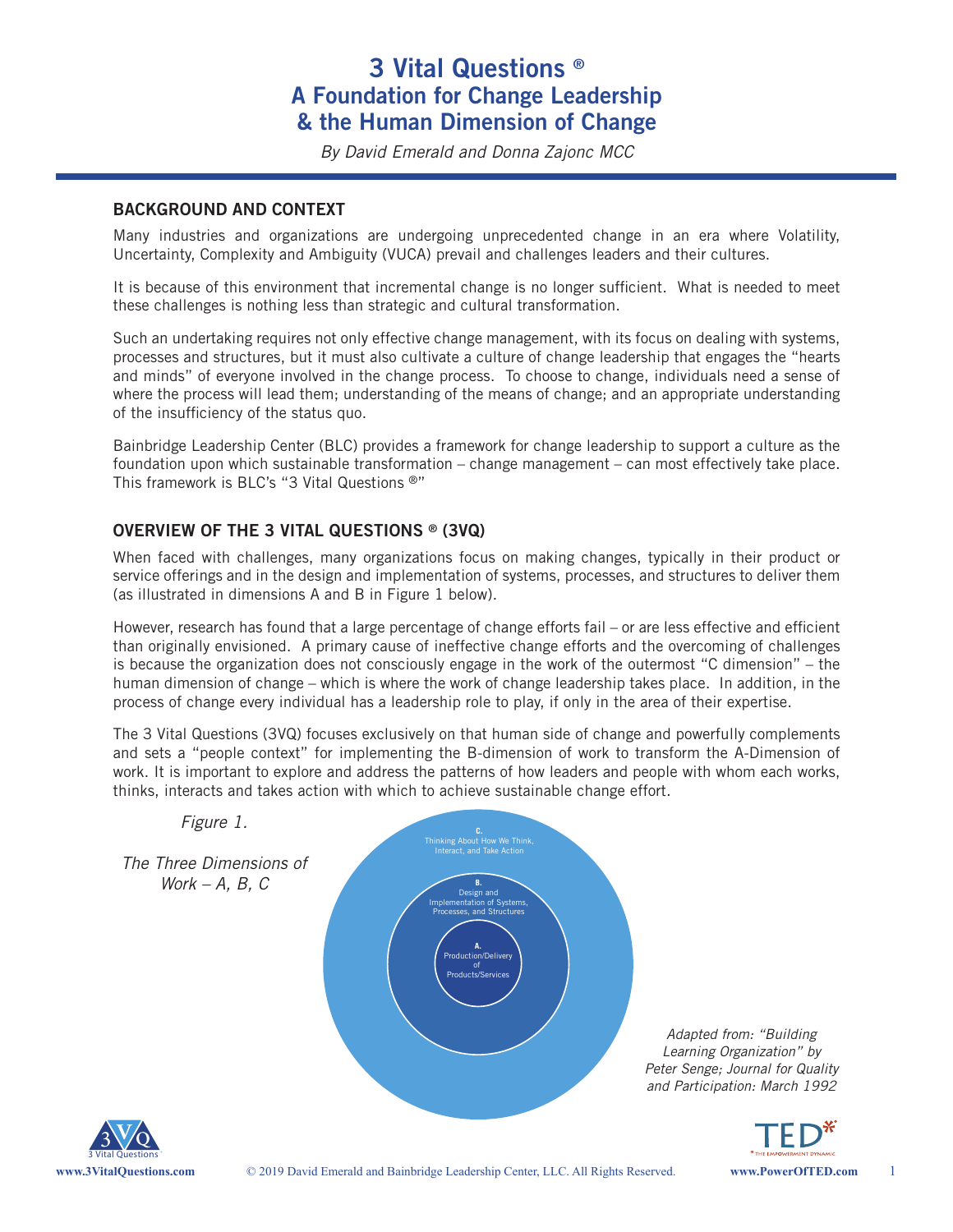It is the interaction between human beings that matters and, ultimately, how the work gets done. People need a chance to make progress together in navigating change and enhancing organizational environments to combine both high fulfillment and high effectiveness.

This C-Dimension of work needs to occur at all levels of the "human system" in the organization: individuals, teams, and departments. Often derided as the "soft stuff" in an organization's culture, as Roger Enrico, former CEO of Pepsico, so aptly affirmed, "When it comes to leadership (and change), it is the soft stuff that's hard."

Establishing a people-centric process that sets shared context, language, methods and expectations will expedite the change process and enhance the engagement of the vast numbers of employees and stakeholders in the challenges of transformative change. It also leads to higher trust and trusting relationships contribute to fast-track results, problem-solving and decision-making.

3VQ establishes a context for ways of thinking, relating and taking action – the C-Dimension of work. This context is derived from BLC co-founder and author, David Emerald (Womeldorff's) books, The Power of TED\* (\*The Empowerment Dynamic) and 3 Vital Questions: Transforming Workplace Drama, to support sustainable change and transformation.

The following is a brief summary of the **3 Vital Questions:**

#### **1. Where are you placing your focus? Do teams or individuals focus on reacting to problems or on creating outcomes/results?**

Human beings operate from two different mindsets or Orientations. The first—and predominant default one —is a Problem Orientation. In this mindset, the focus is on the problems and issues that employees and the organization don't like or don't want, which then drives reactive behaviors. While this mindset can reactively spark change, the change is not sustainable in the long run. The second mindset is the Outcome Orientation, where organizations, teams and individuals focus on outcomes and what they do want and care about. This Orientation leads to engagement, sustainable change and results. Understanding these two Orientations and how they act as human "operating systems" allows a deliberate "upgrade" to more resourceful and effective ways of working.

#### **2. How are you relating to others and organizational realities? Does the way of relating for teams or organizations produce or perpetuate "drama" or do they empower others, teams and the organization to be resourceful, resilient and innovative?**

The Problem Orientation tends to foster and perpetuate ways of relating described in the Dreaded Drama Triangle (DDT)™ and its interplay of the roles of Victim, Persecutor and Rescuer—all roles that cause associates to become disenchanted and disengaged. Interactions are primarily problem-focused, anxiety/ fear-based and reactive in nature.

In the Outcome Orientation, there is an increased capacity of individuals, teams and the organization to relate through the roles of TED\* (\*The Empowerment Dynamic), which are the roles of Creator, Challenger and Coach. This results in new and engaging ways of communicating, nurturing trusting relationships and relating to one another that are co-creative, resourceful, resilient and innovative.

**3. What actions are you (and the organization or team) taking? Are actions merely reactions to the problems-of-the-day or are they generative in creating outcomes and results, while solving problems in service of the organization's mission and vision?**